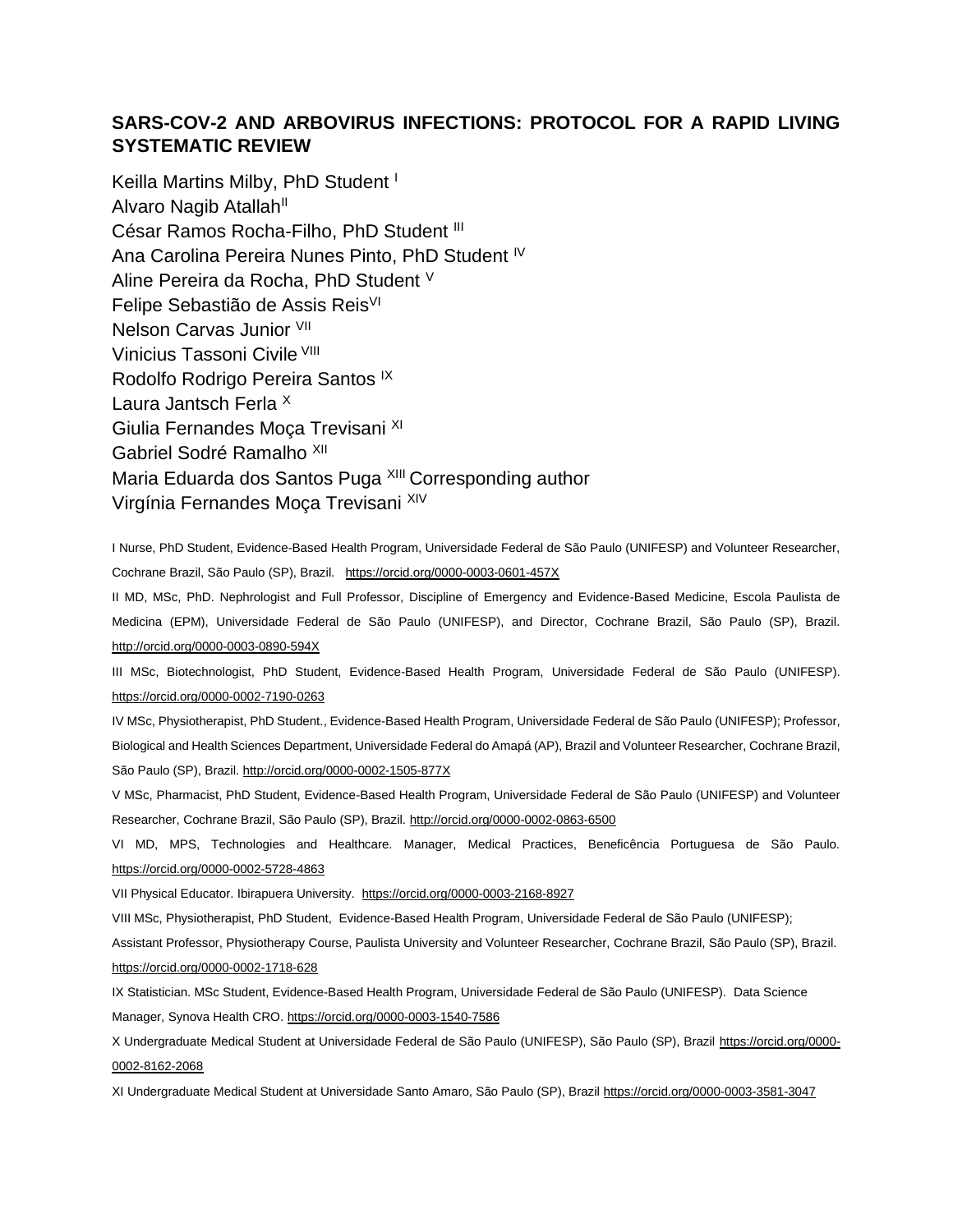XII Undergraduate Medical Student, Escola Paulista de Medicina (EPM), Universidade Federal de São Paulo (UNIFESP), São Paulo (SP), Brazi[l.https://orcid.org/0000-0001-7201-2308](https://orcid.org/0000-0001-7201-2308)

XIII Librarian, Evidence-Based Health Program, Universidade Federal de São Paulo (UNIFESP). https://orcid.org/0000-0001-8470- 861X

XIV MD, MSc, PhD Rheumatologist. Discipline of Emergency and Evidence-Based Medicine, Escola Paulista de Medicina (EPM), Universidade Federal de São Paulo (UNIFESP), São Paulo (SP), Brazil<http://orcid.org/0000-0002-7180-6285>

# Research developed at the Brazilian Cochrane Center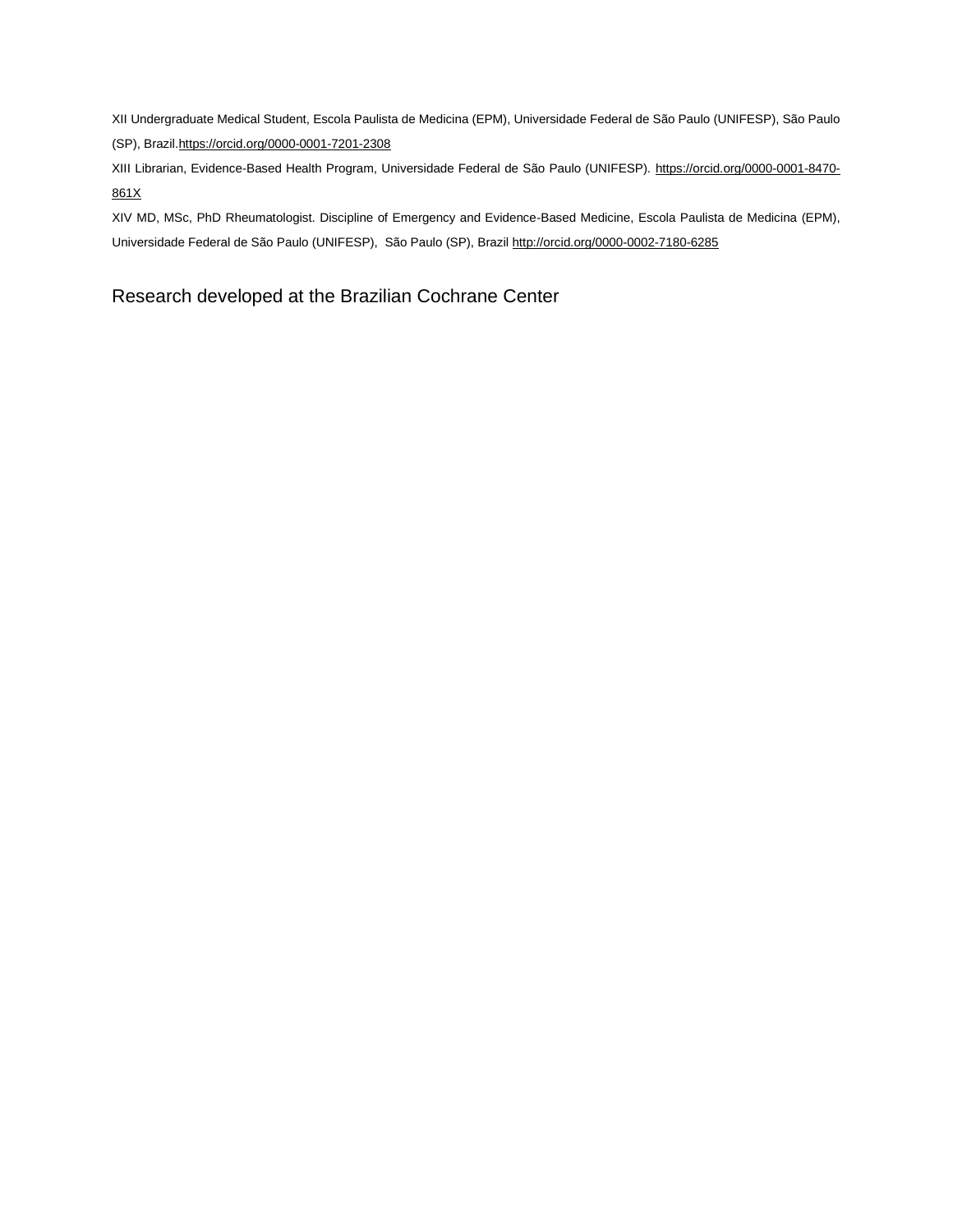# **ABSTRACT**

*Context and objective:* While cases of COVID-19 disease increase daily worldwide, outbreaks of arboviral infections have affected health systems of countries in tropical regions. The outcomes for patients and health systems of a possible syndemic are not clarified yet. Thus, we aim to systematically review the literature searching for evidence that describes the clinical presentation, severity and prognostic of SARS-CoV-2 and Arboviral coinfection. *Design and setting:* Protocol for a rapid living systematic review, that will follow the Cochrane Handbook for Systematic Reviews recommendations. We will include prospective and retrospective cohort, case-control studies and case series of patients with confirmed diagnosis of SARS-CoV-2 and Arboviral infection. We will perform the search strategy with no language restrictions on Medline via PubMed, Embase via Elsevier, Cochrane Library - Cochrane Central Register of Controlled Trials (CENTRAL), Portal Regional BVS - LILACS, Scopus and WebOfScience to identify published, ongoing, and unpublished studies. The selection and extraction will be performed by two authors. We will perform the critical appraisal of included studies with the Newcastle-Ottawa Scale and the certainty of evidence will be evaluated using the Grading of Recommendations Assessment, Development and Evaluation (GRADE).

Key words: COVID-19; Arbovirus infection; Systematic Review.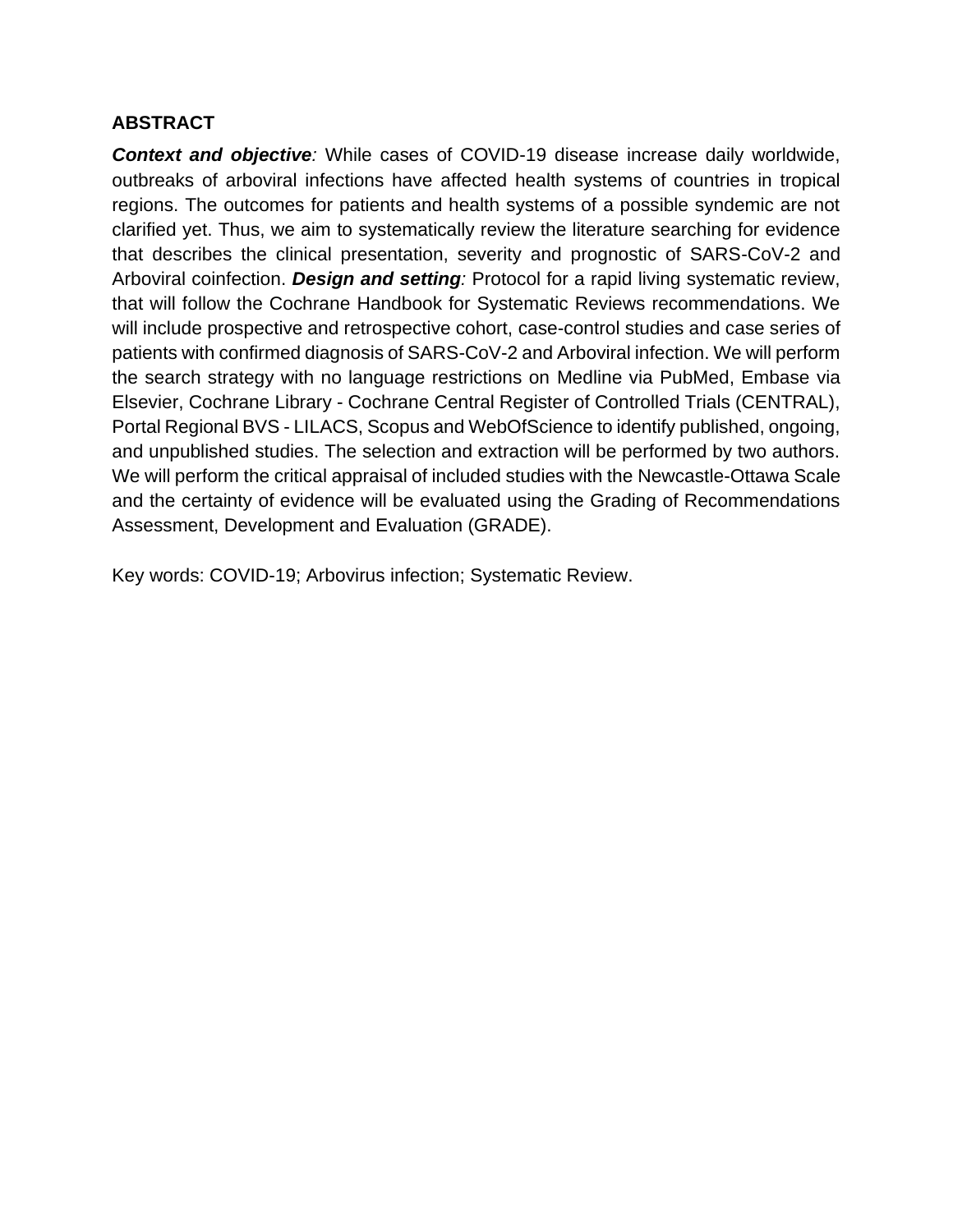### **INTRODUCTION**

The outbreak of Coronavirus Disease (COVID-19) has spread worldwide and the epidemiological picture is constantly evolving. Data updated as of April 29, 2020, count 210 countries and territories around the world involved with almost 3 million confirmed cases and over 200,000 deaths (1).

In the midst of this scenario, countries in tropical regions are also facing the issues of old endemic diseases (2). In Brazil, for example, until mid-March 2020 more than 600,000 probable Dengue cases, almost 18,000 probable Chikungunya cases and over 2,000 probable Zika cases were notified in the year. Mortality data add up to 224 in these human urban arboviruses (3).

Epidemiologists alert to a possible temporal coincidence between Severe Acute Respiratory Syndrome Coronavirus 2 (SARS-CoV-2) and Dengue outbreaks in Brazil for the first semester of 2020 (4). The recent advances in the understanding of COVID-19 have pointed to high similarity in pathophysiology events, as well as signs and symptoms of SARS-CoV-2 infection and arbovirus infection in general, such as fever and excessive systemic inflammatory response (2).

This finding suggests a possible misdiagnosed scenario that can lead to serious implication of delayed diagnosis, wrong treatment and poor allocation of resources (2,4). However, it is not clear yet how the outcomes of a possible syndemic will be expressed in patients and health systems. Thus, we aim to systematically review the literature searching for evidence that describe the clinical presentation, severity and prognostic of a coinfection SARS-CoV-2 and Arboviruses, in order to provide support for decisionmakers in future scenarios of a possible syndemic.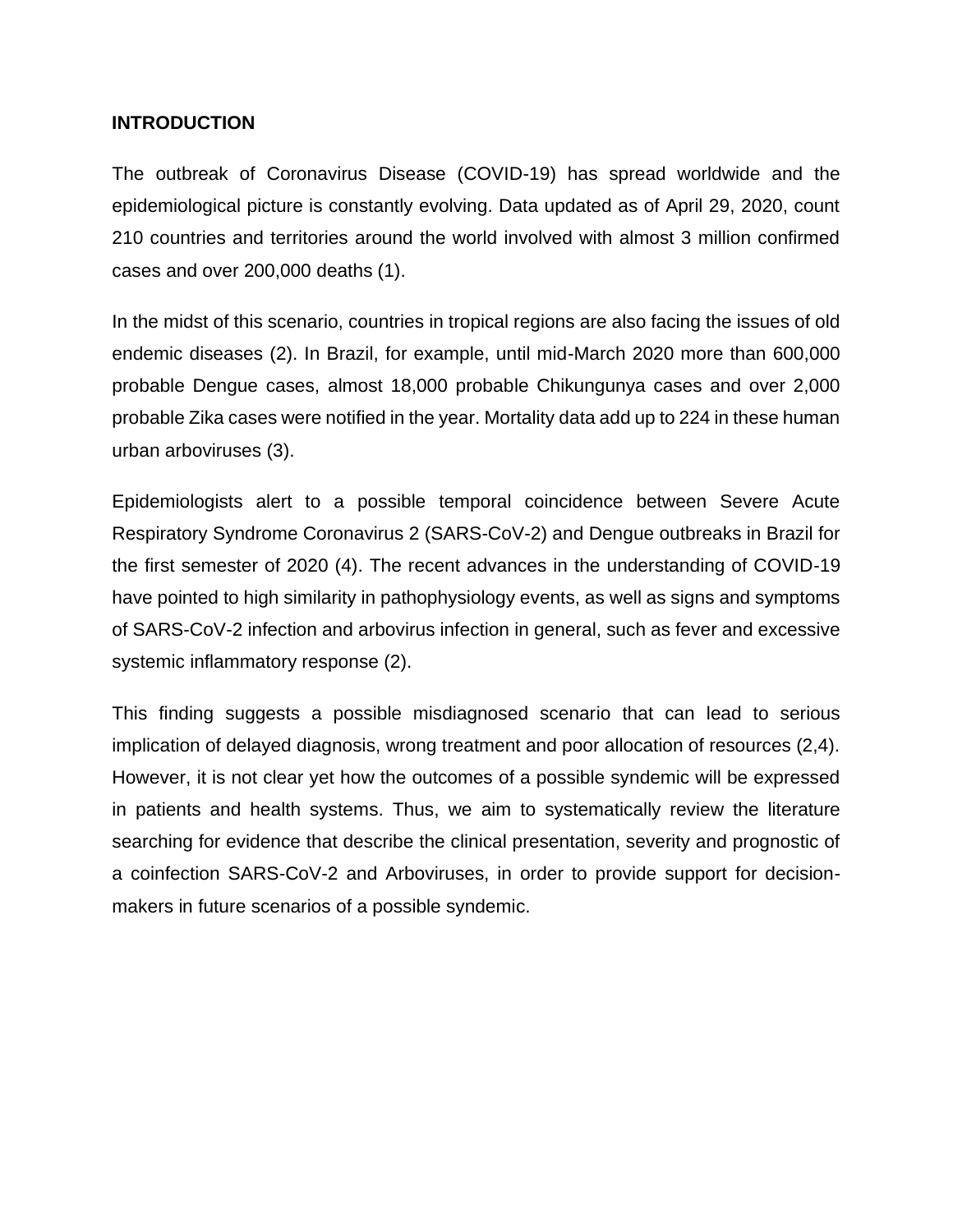### **METHODS**

### **Design**

This study is a protocol to describe the rationale, hypothesis and planned methods of our systematic review. It was submitted for registration in the PROSPERO ''International Prospective Register of Systematic Reviews'' platform. Considering the scenario of need for instant evidence to respond to COVID-19 pandemic, we will perform a rapid living systematic review, abbreviating the method by running screens of titles and abstracts through one author. In addition, this study will adopt a living method, continually updating and incorporating new clinical trial registrations and relevant data as they become available

This systematic process will follow the recommendations proposed by the Cochrane Collaboration Handbook (5).

# **Eligibility Criteria**

### *Types of studies*

We will include cohort, case-control studies and case series that describe the clinical presentation, severity and prognostic of a coinfection SARS-CoV-2 and Arboviruses.

### *Types of participants*

We will include patients of any age tested positive for SARS-CoV-2 infection and positive for any type of Arbovirus infection (e.g. Dengue, Zika, Yellow Fever, among others).

### *Exposure events*

Patients coinfected with SARS-CoV-2 and any type of Arboviral infection.

### *Types of comparators*

Patients mono infected with SARS-CoV-2.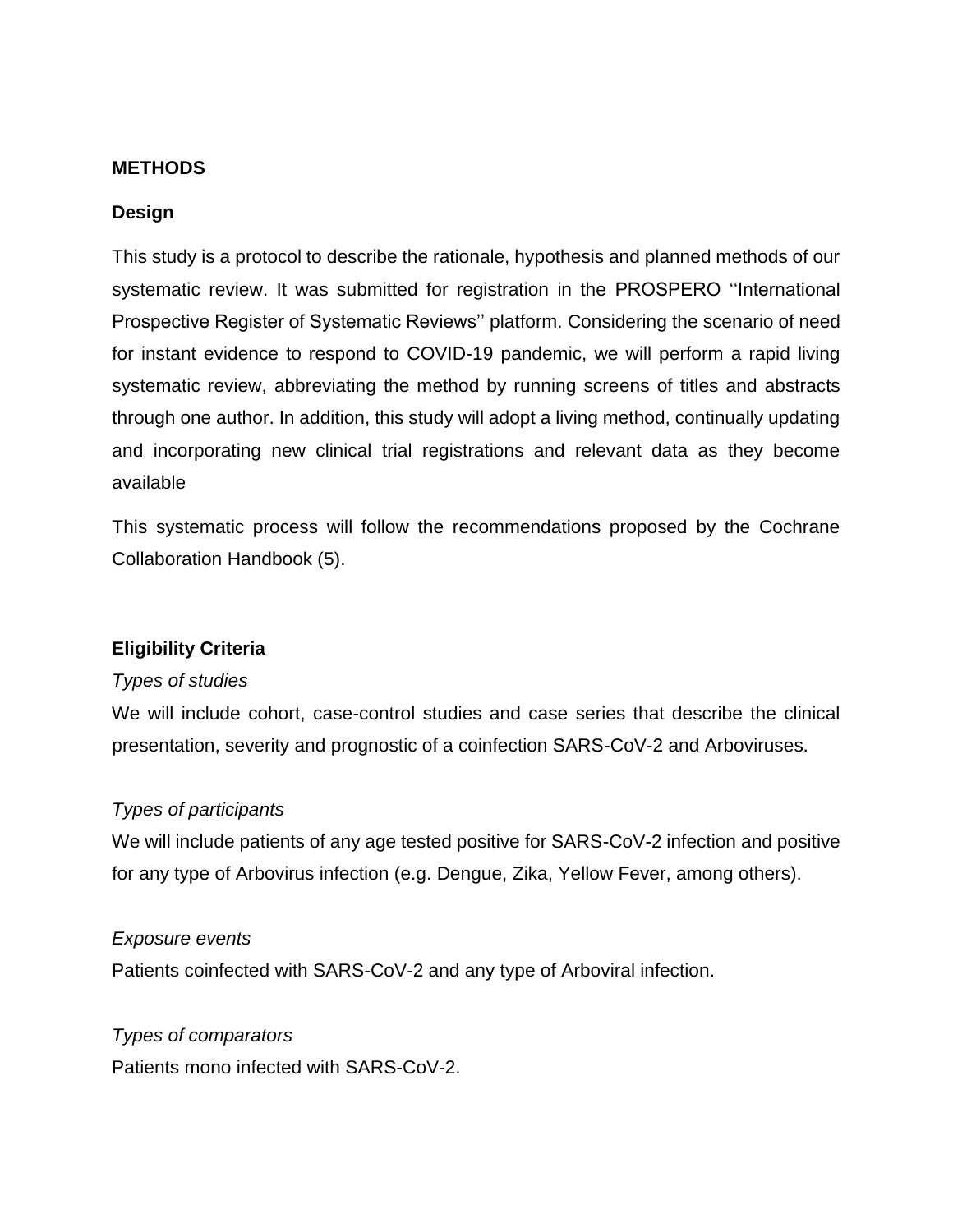### *Outcome measures*

- Primary outcomes: mortality rate; length of hospital stay; disease severity.
- Secondary outcomes: clinical characteristics; length of intensive care unit stay; Need for invasive mechanical ventilation; Hospitalization rate; Time to clinical improvement.

# *Report characteristics*

We will include studies performed since November 2019, with no language restrictions as well as no publication site restrictions.

# **Data Sources and Searches**

We will search for studies on the database that follows: Medline via PubMed, Embase via Elsevier, Cochrane Library - Cochrane Central Register of Controlled Trials (CENTRAL), Portal Regional BVS - LILACS, Scopus and WebOfScince adopting relevant descriptors and synonyms and adapting the search to the specifics of each database to identify published, ongoing, and unpublished studies.

We will also search the following COVID-19 specific databases: Epistemonikos COVID-19 L·OVE platform; ClinicalTrials; The World Health Organization International Clinical Trials Registry Platform (WHO ICTRP); Additionally, we will apply the technique of snowballing, searching the lists of references of the included studies.

# **Search strategy**

The search strategy will be developed with the terms that are related to the SARS-CoV-2 in addition to all terms related to arboviral infection. There will be no language or publishing site restrictions.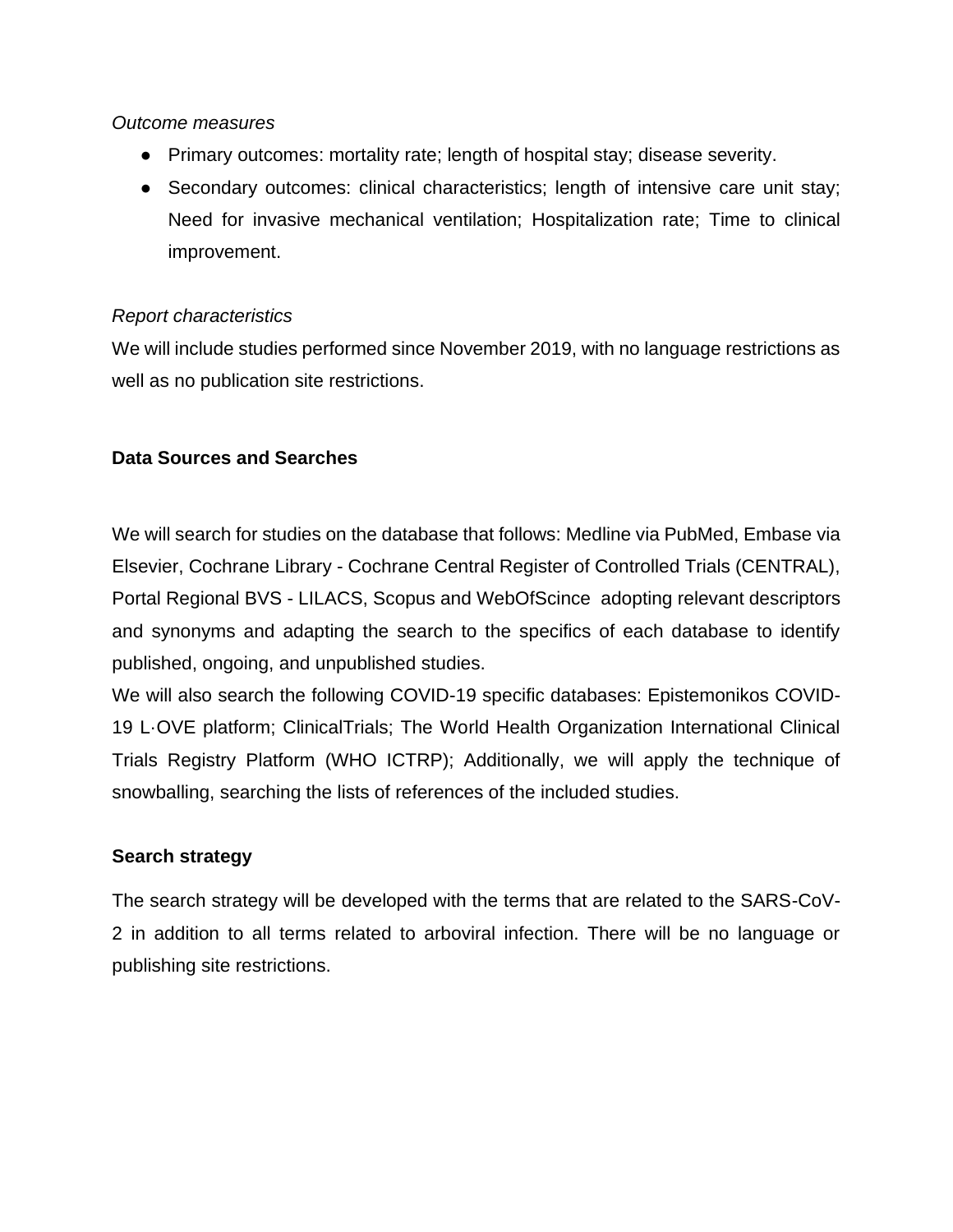**Table 1. Search strategy**

| Problem<br>"COVID-19" [Supplementary Concept OR (COVID 19) OR (COVID-19) OR (2019-  |  |
|-------------------------------------------------------------------------------------|--|
|                                                                                     |  |
| of interest<br>nCoV) OR (nCoV) OR (Covid19) OR (SARS-CoV) OR (SARSCov2 or ncov*) OR |  |
| (SARSCov2) OR (2019 coronavirus*) OR (2019 corona virus*) OR (Coronavirus (COVID-   |  |
| 19) OR (2019 novel coronavirus disease) OR (COVID-19 pandemic) OR (COVID-19         |  |
| virus infection) OR (coronavirus disease-19) OR (2019 novel coronavirus infection)  |  |
| OR (2019-nCoV infection) OR (coronavirus disease 2019) OR (2019-nCoV disease)       |  |
| OR (COVID-19 virus disease) OR "severe acute respiratory syndrome coronavirus 2"    |  |
| [Supplementary Concept] OR (Wuhan coronavirus) OR (Wuhan seafood market             |  |
| pneumonia virus) OR (COVID19 virus) OR (COVID-19 virus) OR (coronavirus disease     |  |
| 2019 virus) OR (SARS-CoV-2) OR (SARS2) OR (2019-nCoV) OR (2019 novel                |  |
| coronavirus)                                                                        |  |

The search strategy above will be used on Medline via Pubmed and will be adapted to the specifics of each database.

### **Study Selection**

One author (KMM) will select the titles and abstracts of studies for inclusion on this review. If duplicated studies are found, only one of them will be considered for inclusion. When reports using the same participants, but with different outcome measurements or different assessment time points are found, both will be considered as parts of only one study. After removing duplicated studies, KMM will read the study titles and abstracts. Studies that clearly do not fulfill the eligibility criteria will be excluded and the remaining studies will then be fully read and assessed by two authors (APR and ACPNP) for inclusion in the review. Disagreements between authors related to this process will be solved by a third author (KMM). The reasons for the exclusion of studies will be described. To optimize the process of screening and selection of studies the Rayyan software (6) will be used.

#### **Data extraction and management**

The data extraction will be conducted by two authors independently (CRRF and FSAR). Discrepancies or disagreements on this process will be discussed and, if necessary, solved by a third author (VFMT). We will develop a form to extract data from included studies, which will be used to insert data related to: (I) Demographic and clinical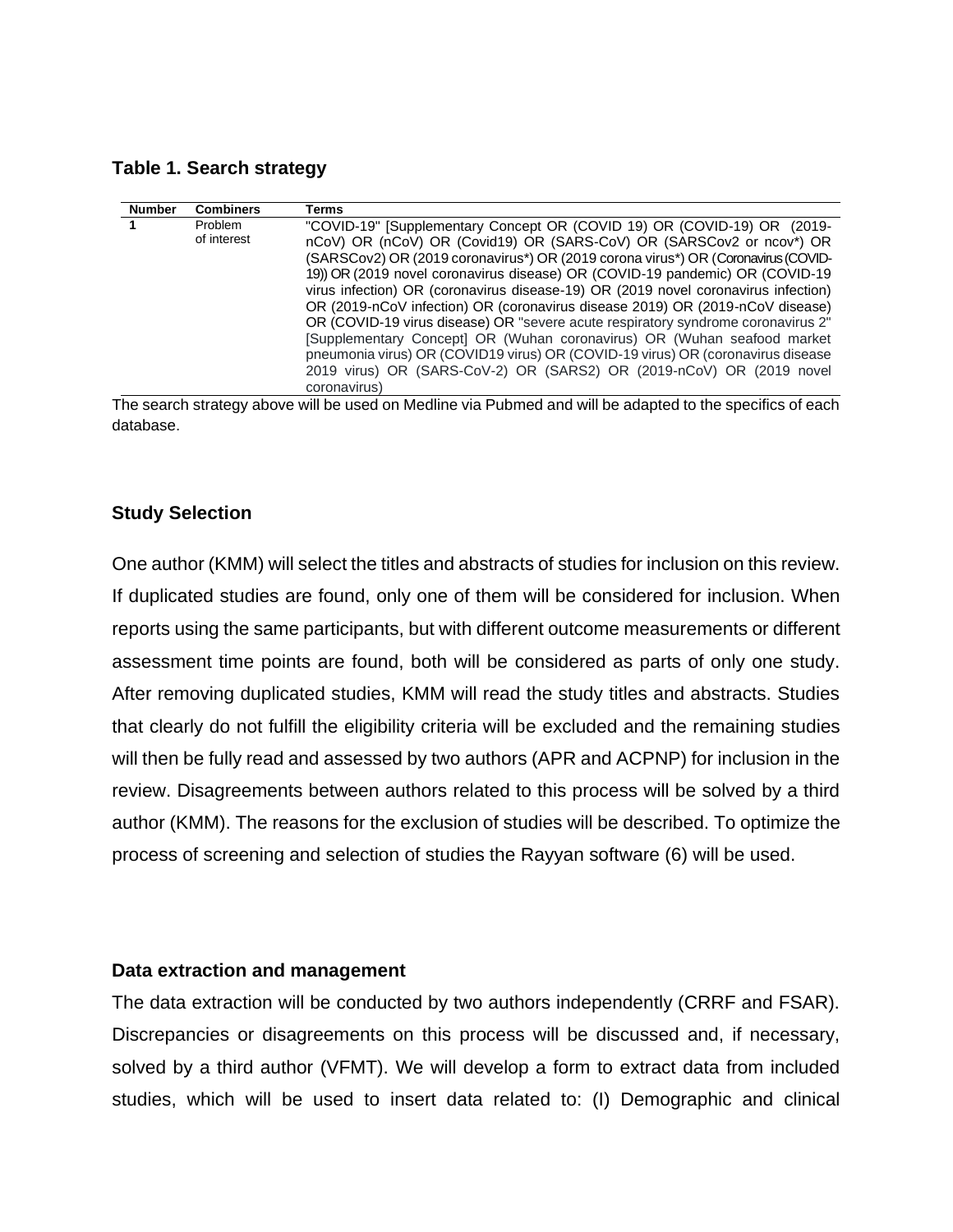characteristics of the patients; (II) Time points used for the assessments; (III) Epidemiological characteristics (IV) Outcome measures; (V) Sources of funding; (VI) Possibility of conflict of interests.

To assess the feasibility of performing a meta-analysis, we will also extract the following data for each primary and secondary outcome measure: (a) Total number of patients (in each group); (b) Number of events in each group (for dichotomous outcomes); (c) Mean, standard deviation, standard error, median, interquartile range, minimum, maximum, 95% confidence interval (CI) (for continuous outcomes); (d) p-value.

# **Assessment of methodological quality in included studies and certainty of the body of evidence**

We will perform the critical appraisal of included studies with the Newcastle-Ottawa Scale (7). The quality of evidence will be assessed using the Grading of Recommendations Assessment, Development and Evaluation (GRADE) (8). The critical appraisal and the assessment of the certainty of the evidence will be performed by two authors (NCJ and VTC), and all the disagreements related to the assessment of the critical appraisal or certainty of the evidence will be solved through discussion and, if necessary, by mediation from a third author (VFMT).

# **Reporting standards**

This systematic review protocol was written as per the PRISMA-P guidelines (9).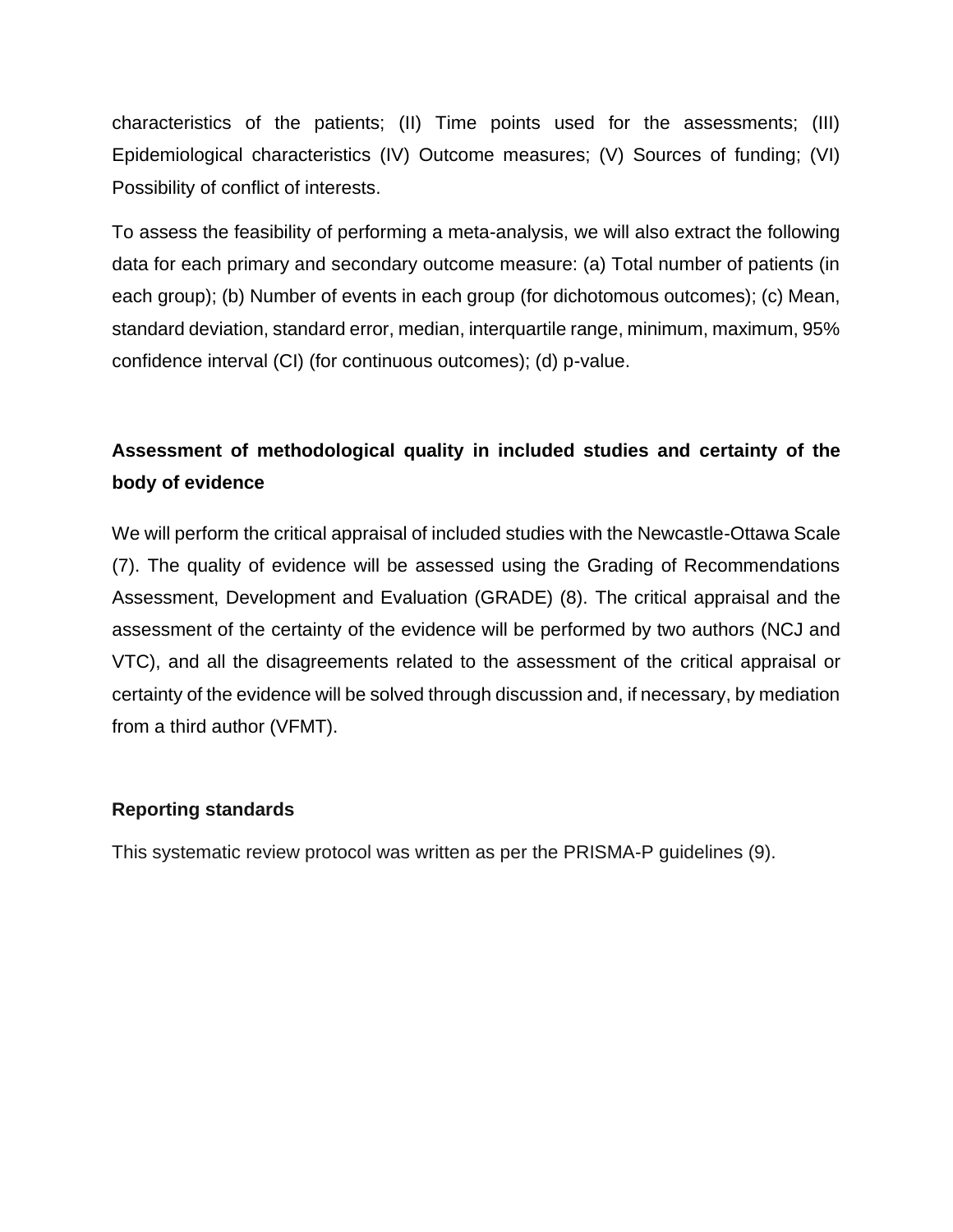### **Data Synthesis and Analysis**

When at least two studies are sufficiently homogeneous in terms of design, participants, and outcome measurements, we will assess the possibility of pooling their results into meta-analysis. If insufficient information or heterogeneous studies are found, the results of the studies will be summarized only in qualitative synthesis.

For evaluating prognosis, we will perform analyses according to the recommendations of Cochrane, and the Cochrane Prognosis Methods Group. To perform the meta-analysis we will use R software. When the response of interest is provided by continuous variable we will perform the analysis in terms of mean difference (MD) or Hedge's/Cohen's (SMD). In case of dichotomous response will pool a hazard ratios (unadjusted (crude) or adjusted) or odds ratio with their standard errors for hospital admission, intensive care unit admission and/or respiratory support for adult inpatients with COVID-19 and mortality. All others parameters as standard deviation (for MD or SMD, for instance) and each number of events (RR or OR, for instance) will be pooled. In all cases we will use the generic inverse variance method with random-effects model. The package to be used is the "meta" (version 4.11-0).

# **Dealing with missing data**

For studies that do not provide a mean and associated standard deviation (SD), we will use information and results reported in the text or tables, doing the correct inference. When the parameters established before are not available, the estimate based on other parameters will be made ensuring the correct information.

We will contact the principal investigators of the included studies asking for additional data or to clarify issues about the studies. In the absence of a reply from the authors, we will expose the data in a descriptive manner avoiding imputation.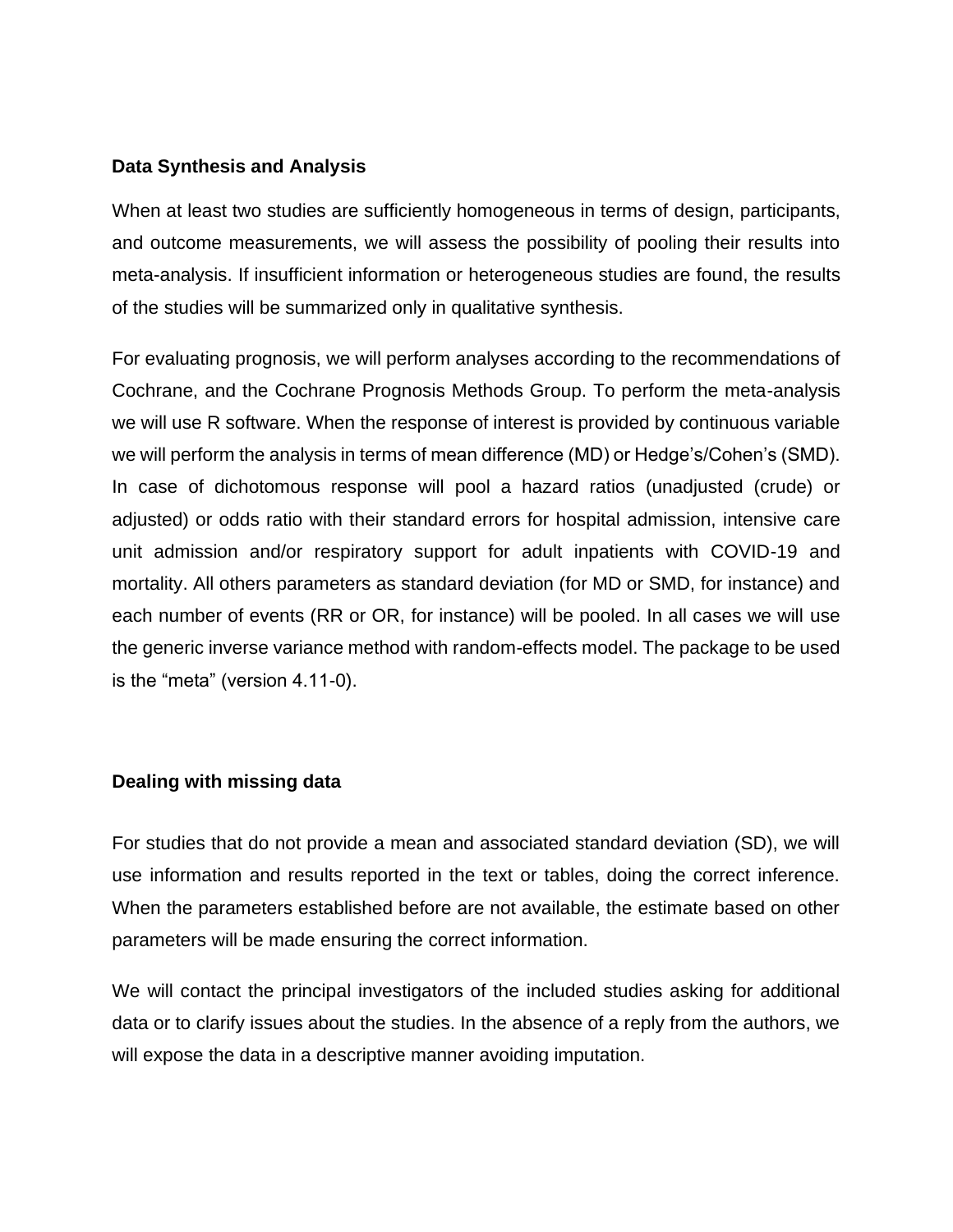# **Assessment of heterogeneity**

We will employ the Cochran's Q test to assess the presence of heterogeneity considering a threshold of P value < 0.1 as an indicator of whether heterogeneity is present. In addition, we will assess statistical heterogeneity by examining the Higgins  $I^2$  statistic following these thresholds: < 25%: no (none) heterogeneity; 25% to 49%: low heterogeneity; 50% to 74%: moderate heterogeneity; ≥ 75%: high heterogeneity.

# **Discussion**

The clinical presentation, severity and prognostic of a co-infection related to the SARS-CoV-2 and an Arboviral infection have not been well established yet. However, it is already known that a syndemic scenario would be an additional challenge and burden for the healthcare and economic systems of endemic countries for arboviral diseases (4). In our view, finding reliable evidence for the development of actions to fight COVID-19 situation is an important and urgent strategic objective. Thus, this rapid living review will systematically assess the best available evidence to respond to this scenario and to provide reliable information for decision-makers.

# **REFERENCES**:

1. World Health Organization. WHO COVID-19 Dashboard [Internet]. World Health Organization; 2020. Available from[:](https://covid19.who.int/) [https://covid19.who.int/.](https://covid19.who.int/) Acessed in 2020 (Apr 29)

2. Saavedra-Velasco M, Chiara-Chilet C, Pichardo-Rodriguez R, et al. Coinfection between Dengue and COVID-19: need for approach in endemic zones. Rev Fac Cien Med Univ Nac Cordoba. 2020;77(1):52-4. doi[:](http://dx.doi.org/10.31053/1853.0605.v77.n1.28031) [http://dx.doi.org/10.31053/1853.0605.v77.n1.28031.](http://dx.doi.org/10.31053/1853.0605.v77.n1.28031)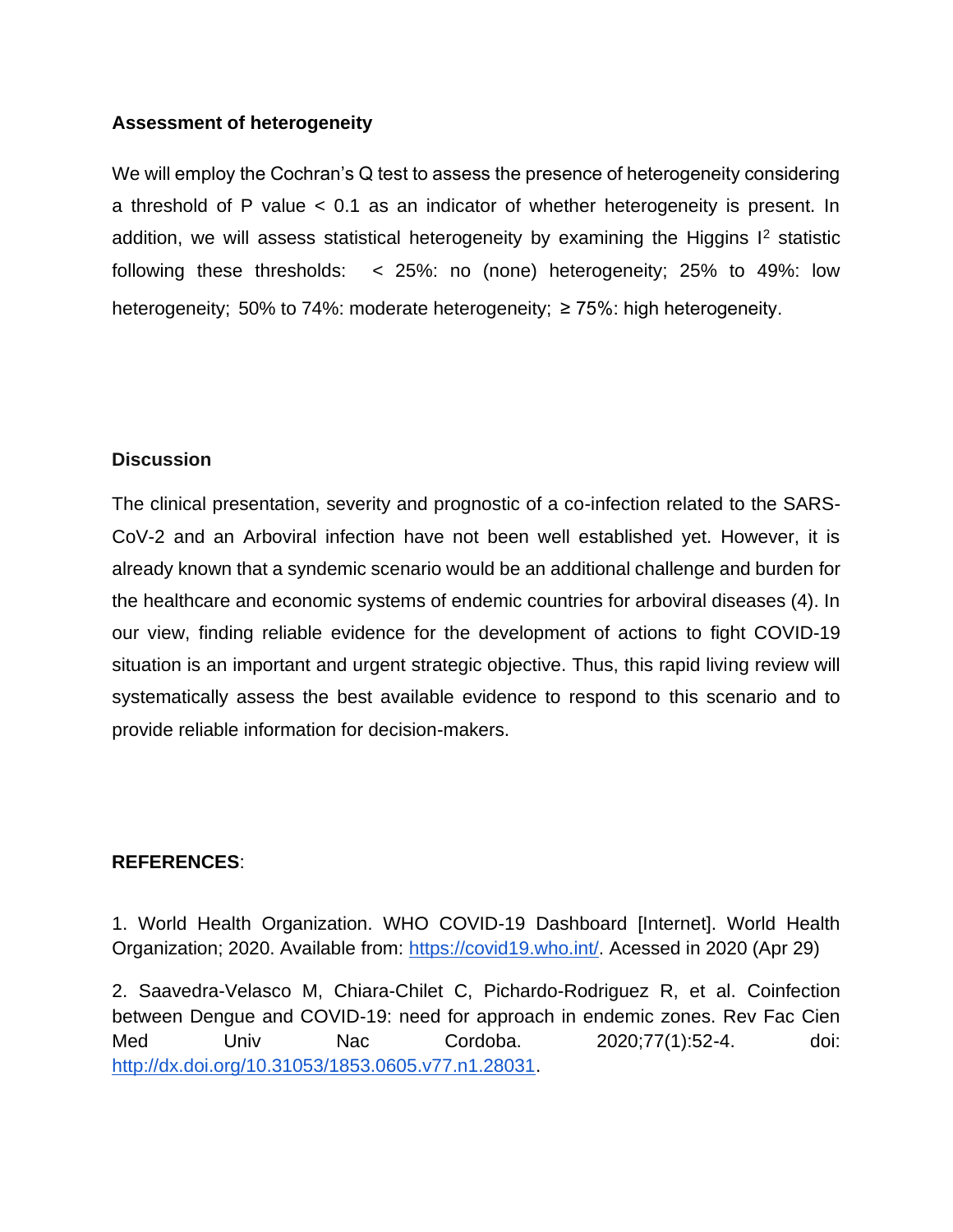3. Ministério da Saúde. Boletim Epidemiológico: Monitoramento dos casos de arboviroses urbanas transmitidas pelo *Aedes Aegypti* (Dengue, Chikungunya e Zika), Semas Epidemiológicas 1 a 16, 2020. Secretaria de Vigilância em Saúde. 2020;51(17). Abr. Avaible from[:](https://www.saude.gov.br/images/pdf/2020/April/24/Boletim-epidemiologico-SVS-17-.pdf) [https://www.saude.gov.br/images/pdf/2020/April/24/Boletim](https://www.saude.gov.br/images/pdf/2020/April/24/Boletim-epidemiologico-SVS-17-.pdf)[epidemiologico-SVS-17-.pd.](https://www.saude.gov.br/images/pdf/2020/April/24/Boletim-epidemiologico-SVS-17-.pdf)

4. Lorenz C, Azevedo TS, Chiaravalloti-Neto F. COVID-19 and dengue fever: A dangerous combination for the health system in Brazil. Travel Med Infect Di. 2020; Mar. doi: https://doi.org/10.1016/j.tmaid.2020.101659.

5. Garritty C, Gartlehner G, Kamel C, King VJ, Nussbaumer-Streit B, Stevens A, et al. Cochrane Rapid Reviews Interim Guidance from the Cochrane Rapid Reviews Methods Group 2020. Available from: https://methods.c-ochrane.org/rapidreviews/site s/methods.cochrane.org.rapidreviews/files/public/uploads/cochrane\_rr -\_quidance-23mar2020-v1.pdf.

6. Ouzzani M, Hammady H, Fedorowicz Z, Elmagarmid A. Rayyan – a web and mobile app for systematic review. Systematic Reviews. 2016; 5:210.

7. Wells G, Shea B, O'Connell D, Peterson J, Welch V, Losos M et al. The Newcastle– Ottawa Scale (NOS) for assessing the quality of non-randomized studies in metaanalysis[.](https://www.ohri.ca/programs/clinical_epidemiology/oxford.asp) [https://www.ohri.ca/programs/clinical\\_epidemiology/oxford.asp](https://www.ohri.ca/programs/clinical_epidemiology/oxford.asp) 2014.

8. Atkins D, Best D, Briss PA, Eccles M, Falck-Ytter Y, Flottorp S, et al. Grading quality of evidence and strength of recommendations. Bmj. 2004;328(7454):1490. DOI: 10.1136/bmj.328.7454.1490.

9. Moher D, Shamseer L, Clarke M, Ghersi D, Liberati A, Petticrew M, et al. Preferred reporting items for systematic review and meta-analysis protocols (PRISMA-P) 2015 statement. Syst Rev. 2015;4:1. DOI: 10.1186/2046-4053-4-1.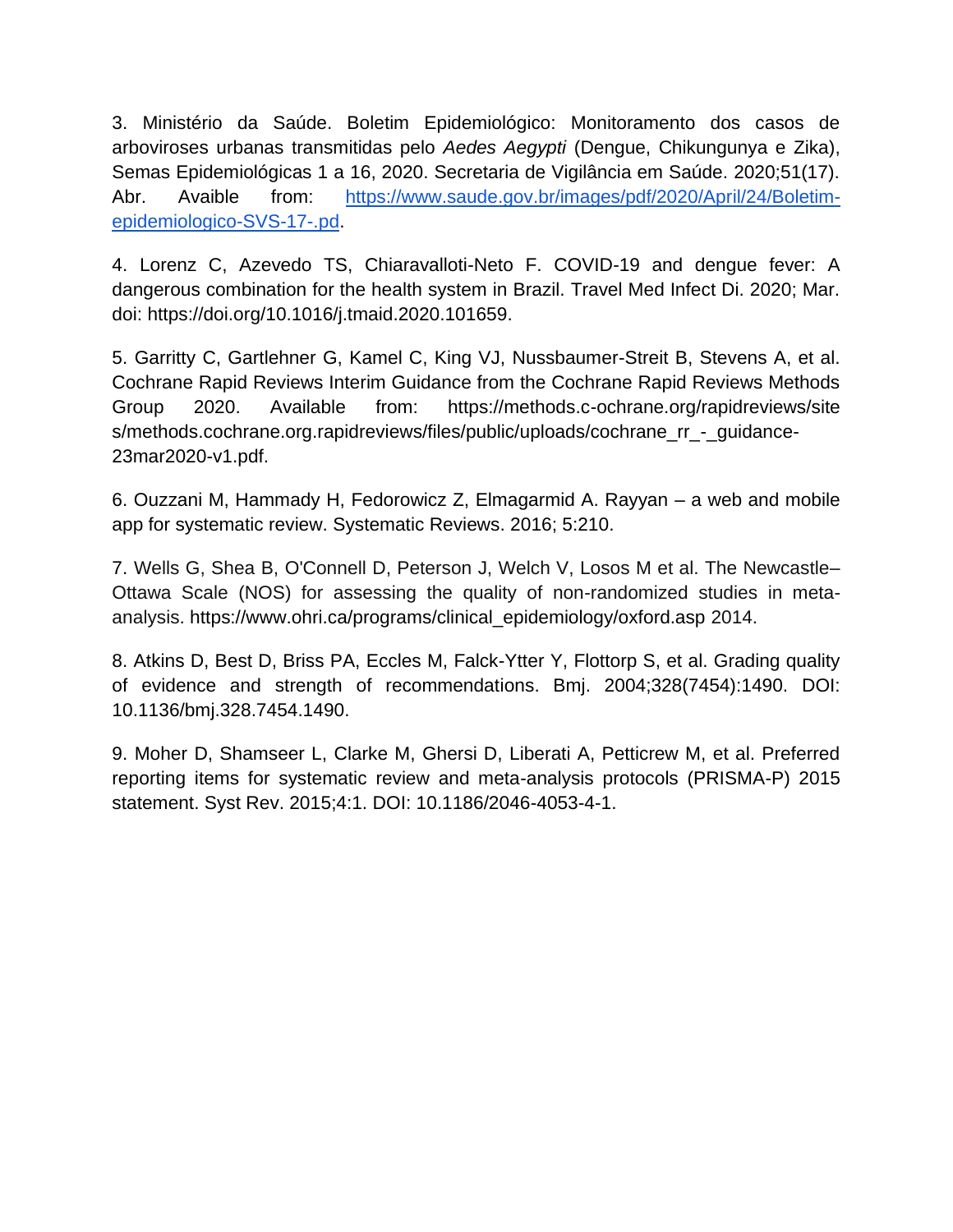### **APPENDIX – Search Strategies**

### **COCHRANE LIBRARY**

#1 (COVID 19) OR (COVID-19) OR (2019-nCoV) OR (nCoV) OR (Covid19) OR (SARS-CoV) OR (SARSCov2 or ncov\*) OR (SARSCov2) OR (2019 coronavirus\*) OR (2019 corona virus\*) OR (Coronavirus (COVID-19)) OR (2019 novel coronavirus disease) OR (COVID-19 pandemic) OR (COVID-19 virus infection) OR (coronavirus disease-19) OR (2019 novel coronavirus infection) OR (2019-nCoV infection) OR (coronavirus disease 2019) OR (2019-nCoV disease) OR (COVID-19 virus disease) OR "severe acute respiratory syndrome coronavirus 2" [Supplementary Concept] OR (Wuhan coronavirus) OR (Wuhan seafood market pneumonia virus) OR (COVID19 virus) OR (COVID-19 virus) OR (coronavirus disease 2019 virus) OR (SARS-CoV-2) OR (SARS2) OR (2019-nCoV) OR (2019 novel coronavirus)

### **EMBASE**

#1 'covid 19'/exp OR (COVID 19) OR (COVID-19) OR (2019-nCoV) OR (nCoV) OR (Covid19) OR (SARS-CoV) OR (SARSCov2 or ncov\*) OR (SARSCov2) OR (2019 coronavirus\*) OR (2019 corona virus\*) OR (Coronavirus (COVID-19)) OR (2019 novel coronavirus disease) OR (COVID-19 pandemic) OR (COVID-19 virus infection) OR (coronavirus disease-19) OR (2019 novel coronavirus infection) OR (2019-nCoV infection) OR (coronavirus disease 2019) OR (2019-nCoV disease) OR (COVID-19 virus disease) OR (severe acute respiratory syndrome coronavirus 2) OR (Wuhan coronavirus) OR (Wuhan seafood market pneumonia virus) OR (COVID19 virus) OR (COVID-19 virus) OR (coronavirus disease 2019 virus) OR (SARS-CoV-2) OR (SARS2) OR (2019-nCoV) OR (2019 novel coronavirus)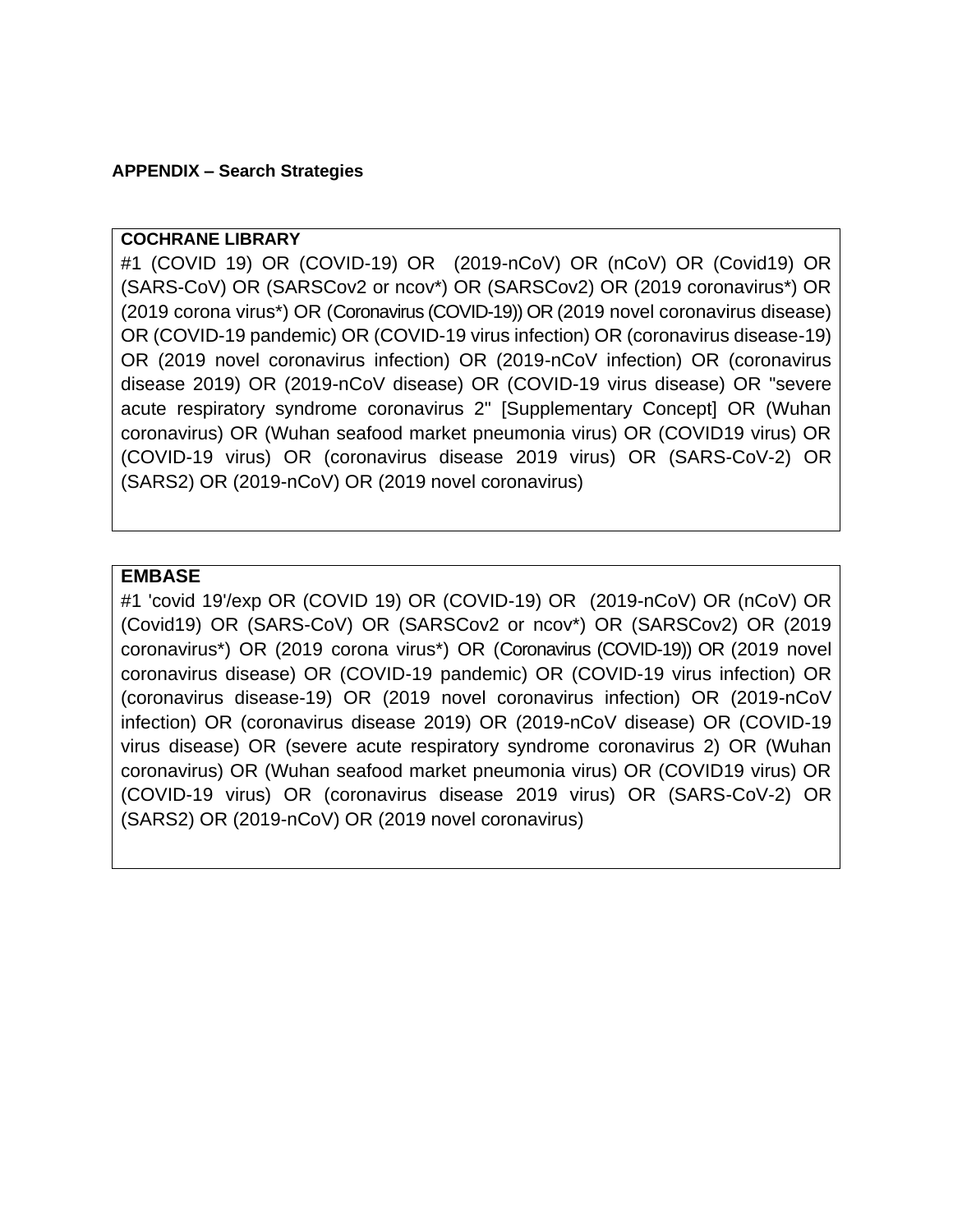# **WEB OF SCIENCE**

#1 (COVID 19) OR (COVID-19) OR (2019-nCoV) OR (nCoV) OR (Covid19) OR (SARS-CoV) OR (SARSCov2 or ncov\*) OR (SARSCov2) OR (2019 coronavirus\*) OR (2019 corona virus\*) OR (Coronavirus (COVID-19)) OR (2019 novel coronavirus disease) OR (COVID-19 pandemic) OR (COVID-19 virus infection) OR (coronavirus disease-19) OR (2019 novel coronavirus infection) OR (2019-nCoV infection) OR (coronavirus disease 2019) OR (2019-nCoV disease) OR (COVID-19 virus disease) OR (severe acute respiratory syndrome coronavirus 2) OR (Wuhan coronavirus) OR (Wuhan seafood market pneumonia virus) OR (COVID19 virus) OR (COVID-19 virus) OR (coronavirus disease 2019 virus) OR (SARS-CoV-2) OR (SARS2) OR (2019-nCoV) OR (2019 novel coronavirus)

# **SCOPUS**

#1 (COVID 19) OR (COVID-19) OR (2019-nCoV) OR (nCoV) OR (Covid19) OR (SARS-CoV) OR (SARSCov2 or ncov\*) OR (SARSCov2) OR (2019 coronavirus\*) OR (2019 corona virus\*) OR (Coronavirus (COVID-19)) OR (2019 novel coronavirus disease) OR (COVID-19 pandemic) OR (COVID-19 virus infection) OR (coronavirus disease-19) OR (2019 novel coronavirus infection) OR (2019-nCoV infection) OR (coronavirus disease 2019) OR (2019-nCoV disease) OR (COVID-19 virus disease) OR (severe acute respiratory syndrome coronavirus 2) OR (Wuhan coronavirus) OR (Wuhan seafood market pneumonia virus) OR (COVID19 virus) OR (COVID-19 virus) OR (coronavirus disease 2019 virus) OR (SARS-CoV-2) OR (SARS2) OR (2019-nCoV) OR (2019 novel coronavirus)

# **PORTAL REGIONAL BVS**

MH:"Infecções por Coronavirus" OR (Infecções por Coronavirus) OR (Infecciones por Coronavirus) OR (Coronavirus Infections) OR (COVID-19) OR (COVID 19) OR (Doença pelo Novo Coronavírus (2019-nCoV)) OR (Doença por Coronavírus 2019 nCoV) OR (Doença por Novo Coronavírus (2019-nCoV)) OR (Epidemia de Pneumonia por Coronavirus de Wuhan) OR (Epidemia de Pneumonia por Coronavírus de Wuhan) OR (Epidemia de Pneumonia por Coronavírus de Wuhan de 2019-2020) OR (Epidemia de Pneumonia por Coronavírus em Wuhan) OR (Epidemia de Pneumonia por Coronavírus em Wuhan de 2019-2020) OR (Epidemia de Pneumonia por Novo Coronavírus de 2019-2020) OR (Epidemia pelo Coronavírus de Wuhan) OR (Epidemia pelo Coronavírus em Wuhan) OR (Epidemia pelo Novo Coronavírus (2019-nCoV)) OR (Epidemia pelo Novo Coronavírus 2019) OR (Epidemia por 2019-nCoV) OR (Epidemia por Coronavírus de Wuhan) OR (Epidemia por Coronavírus em Wuhan) OR (Epidemia